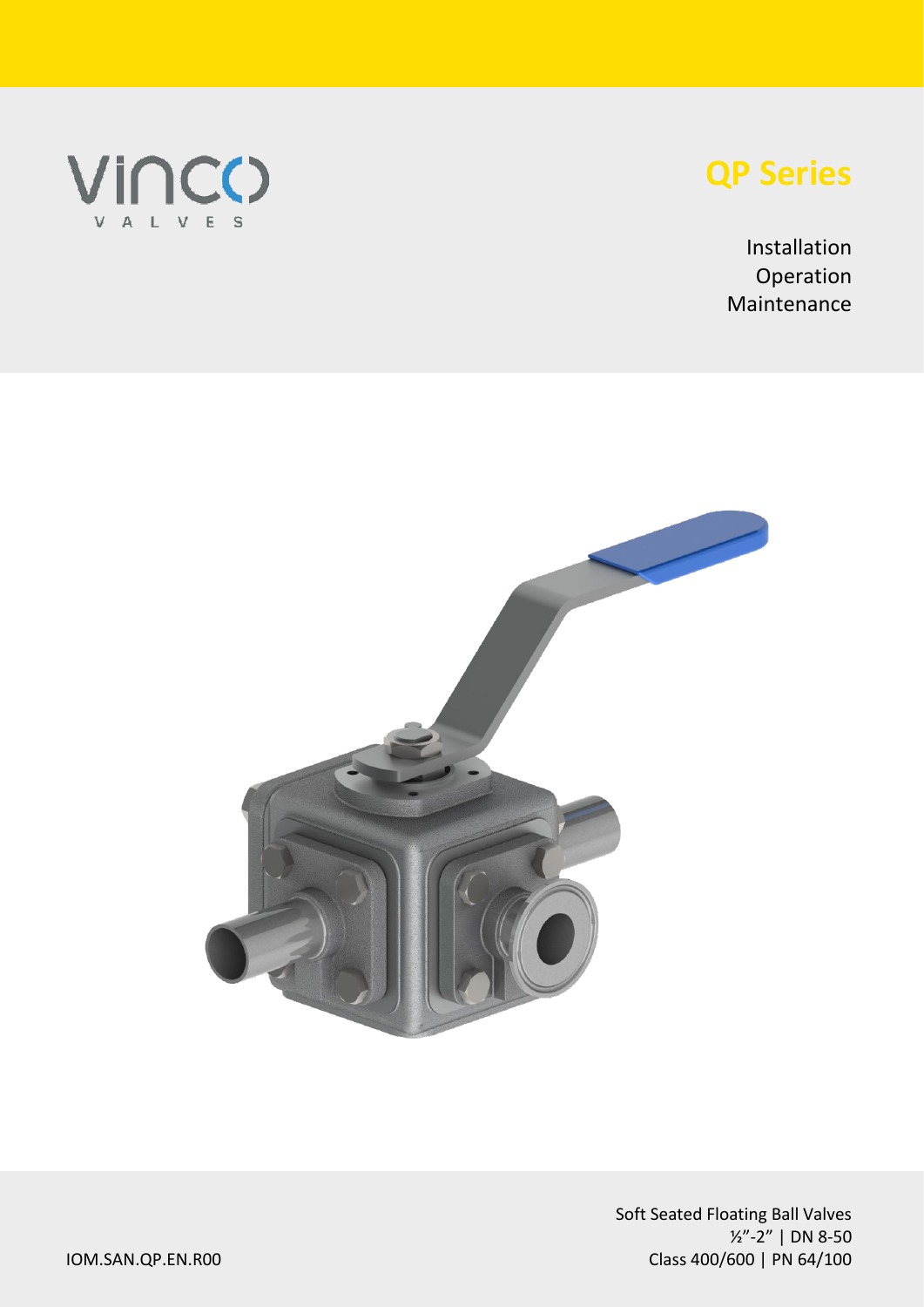#### **Index**

| I.   |                                            |
|------|--------------------------------------------|
| Ⅱ.   |                                            |
| Ш.   |                                            |
| IV.  |                                            |
| i.   |                                            |
|      |                                            |
|      |                                            |
| v.   |                                            |
| VI.  |                                            |
| i.   |                                            |
| ii.  |                                            |
|      |                                            |
|      | Replacement and Reassembly Instructions  4 |
|      | iii.                                       |
| VII. |                                            |

### <span id="page-1-0"></span>**Scope**

This manual intends to assist the customers or the end users in storage, installation, operation and maintenance of Vinco Válvulas ball valves. Subsequent additions and special instructions to the present manual will be provided in case of specific customer requirements and/or critical services.

This manual shall be analysed before any procedure. Additional or particular information can be requested through email a[t vinco@vincovalves.com.](mailto:vinco@vincovalves.com)

### <span id="page-1-1"></span>**Applicability**

The Table 1 - [Sizes and pressure classes](#page-1-6) identifies the range available in this series.

<span id="page-1-6"></span>

| DN             |            |            |           | Pressure classes |                           |
|----------------|------------|------------|-----------|------------------|---------------------------|
| <b>ASME</b>    | <b>DIN</b> | <b>ISO</b> |           |                  |                           |
| <b>TB</b>      | TB         | TB         | <b>FB</b> | 400              | 600                       |
|                |            |            |           | <b>PN 64</b>     | <b>PN100</b>              |
| $\frac{1}{2}$  | 10         | ጸ          | 10        |                  | X                         |
| $\frac{3}{4}$  | 15         | 10         | 15        |                  | $\boldsymbol{\mathsf{x}}$ |
| 1"             | 20         | 15         | 20        |                  | X                         |
|                | 25         | 20         | 25        | $\mathbf{x}$     |                           |
| $1\frac{1}{2}$ | 32         | 25         | 32        | $\mathbf{x}$     |                           |
|                | 40         | 32         | 40        | $\mathsf{x}$     |                           |
| 2"             | 50         | 40         | 50        | X                |                           |

#### Table 1 - Sizes and pressure classes

### <span id="page-1-2"></span>**Storage**

All valves are provided with a pack of silica gel to help the control of humidity preventing the degradation of internal surfaces during the time of shipping and/or storage.

If the valves **are not intended to immediate use** follow the next recommendations to prevent damage:

- It is advisable to keep the valves in the original packing in a dry place during all the period of storage, protecting against environments like: humidity, rain, dust, dirt, sand, mud, salt air and seawater;
- The valves shall remain in the open position to prevent damaging the seats;
- When the valves are stored for a long period of time, they should be checked with a periodicity of six months;
- The internal surfaces of the valves shall be inspected to guarantee the absence of dust or other foreign parts;
- The valve should be operated for at least two complete cycles before re-store.

### <span id="page-1-3"></span>**Installation**

Cautions before installation of the valves:

- The valve should be checked for possible transport or storage damages. Inspect the interior to assure cleanliness and that is free of dust or other residues;
- The valve should be in the **OPEN** position to prevent seat damage;
- During the cleaning operations, be aware of using an adequate solvent to prevent damage to the seats or others;
- Verify that the application does not exceed the pressure and the temperature limits available on the nameplate;
- The valve cannot be modified without a prior permission and/or recommendation of the manufacturer.

### <span id="page-1-4"></span>**i. Installation of end connections**

The project of the installation shall assure adequate supports to avoid tension as flexion, torsion or other, on the equipments, to prevent damage and the occurrence of internal or external leakage.

### <span id="page-1-5"></span>**Installation of welded end ball valves**

Long ends

1. Position the pipe and the end connection and weld four points;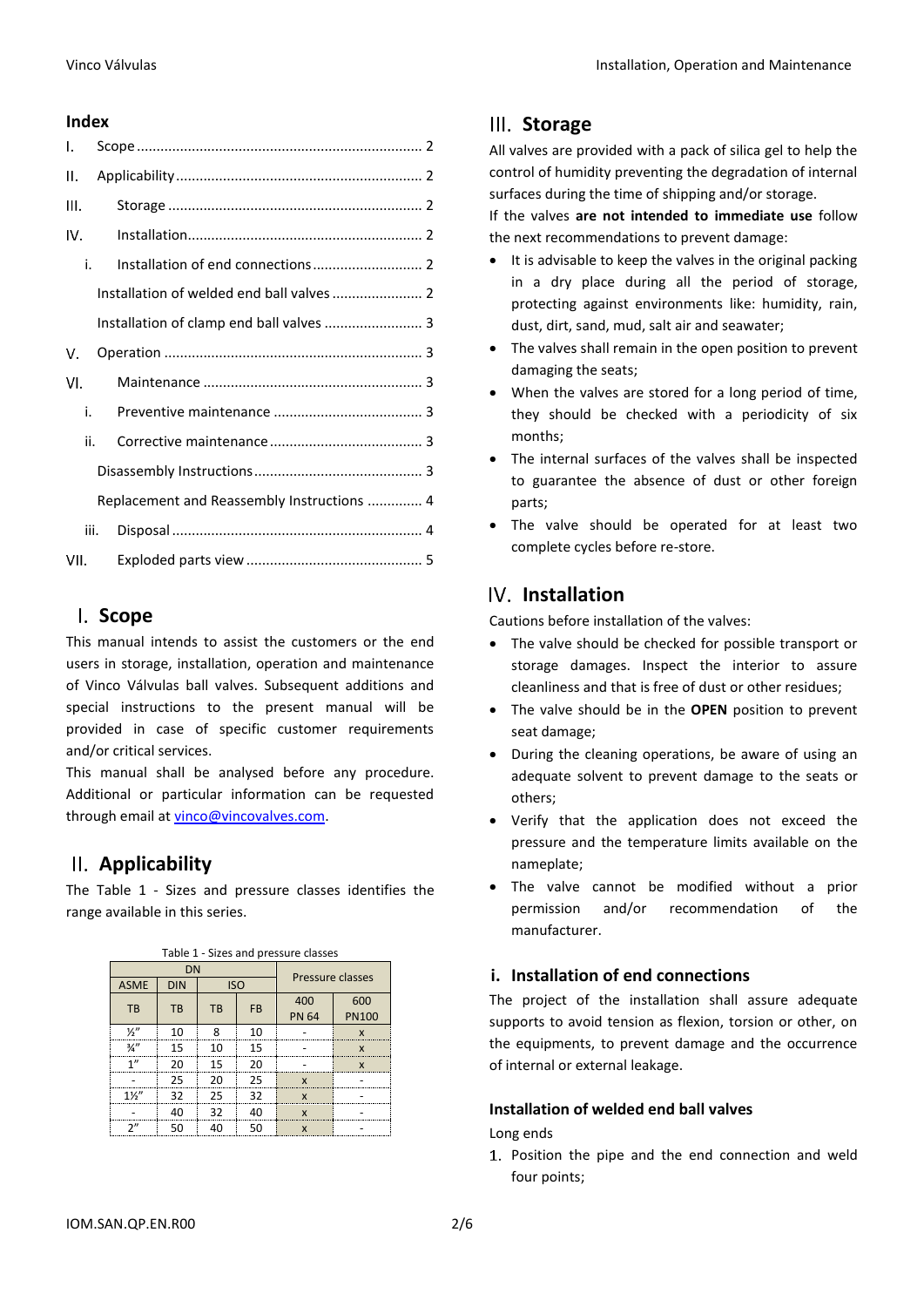- 2. Ensure the right position and complete the welding operation without disassembling the valve;
- 3. After the welding operation it is important to operate the valve to **OPEN** position and clean the interior removing the welding residues to prevent possible damage on internal parts of the valve.

### <span id="page-2-0"></span>**Installation of clamp end ball valves**

1. Place the seal on the groove and tighten the clamp.

### <span id="page-2-1"></span>**Operation**

- After installation, operate the lever to open and close the valve. If it offers resistance, it should be necessary to disassemble the valve for adjust the position of the ball. This is more frequent in the welded short ends because of the disassemble of the body which can move the ball;
- Before starting continuous operation of the valve, it is advisable to pressurize the line to the service conditions. Check that installation is correct and do not have any leakage;
- If available, measure the valve torque comparing it with the nominal torque presented in [Table 4](#page-3-2) - Valve [Torque Figure \[Nm\].](#page-3-2) Note that nominal torque is measured at fully differential pressure which may result in a higher torque than the torque measured at the service conditions;
- To maximize a longer life of the seats, the valve should be used in complete **OPEN** or **CLOSED** position;
- The valve is in the fully opened position when the handle is in line with the pipe. In the fully closed position, the handle is perpendicular to the pipe;
- In processes with significant service pressure variation, it is important to note that some internal leakage can occur for a certain period of time, especially when the pressure goes from high to low levels. This is a consequence of the seat deformation which requires some stabilization time to allow the elastic recovery of the seats.

### <span id="page-2-2"></span>**Maintenance**

This chapter intends to help the end user maintaining the valve working in good conditions. There are presented two maintenance programs: preventive and corrective.

### <span id="page-2-3"></span>**i. Preventive maintenance**

Every six months<sup>1</sup> it is advisable to check the general conditions of the valve. This evaluation shall be performed with the valve in line at the service conditions. Some steps should be performed to check the correct working of the valve:

- 1. Check for damage as corrosion in the valve. If severe corrosion is installed it is advisable to replace the valve;
- 2. Check for leakage between the body and the end connection as well on the top of the stem. If necessary, re-tighten the bolting system according to Table 2 – Body bolting [system Torque \[Nm\]](#page-3-3) and [Table](#page-3-4)  3 - [Packing system Torque \[Nm\].](#page-3-4) If leakage remains, the valve should be disassembled to verify and/or replace the sealing components. Attend to next subchapter for instructions.

### <span id="page-2-4"></span>**ii. Corrective maintenance**

If the valve presents leakage, defect and/or malfunction it is advisable to disassemble the valve to check the conditions of the components and seals. Disassembly, replacement and reassembly instructions are detailed below to aid identification defects and replacement needs to ensure optimal service conditions. To guide the instructions, attend to Figure 1 – [Exploded parts view.](#page-4-1)

### <span id="page-2-5"></span>**Disassembly Instructions**

- The valve shall be in the **OPEN** position;
- 2. Depressurize the line and remove the valve;
- Unscrew the body bolting system (ex.: bolts or studs/nuts) and separate the sealing components (ex.: seats, seals, etc);
- Place the valve in the **CLOSED** position and remove the ball. Note that this is the only allowable position to perform this operation;
- Unscrew the lever system and remove the packing system (ex.: washers, seals, packing, bolts, gland, stop pin, etc). During the operation, hold the stem to prevent damage;

<sup>&</sup>lt;sup>1</sup> The time between inspections may vary depending on the operating conditions.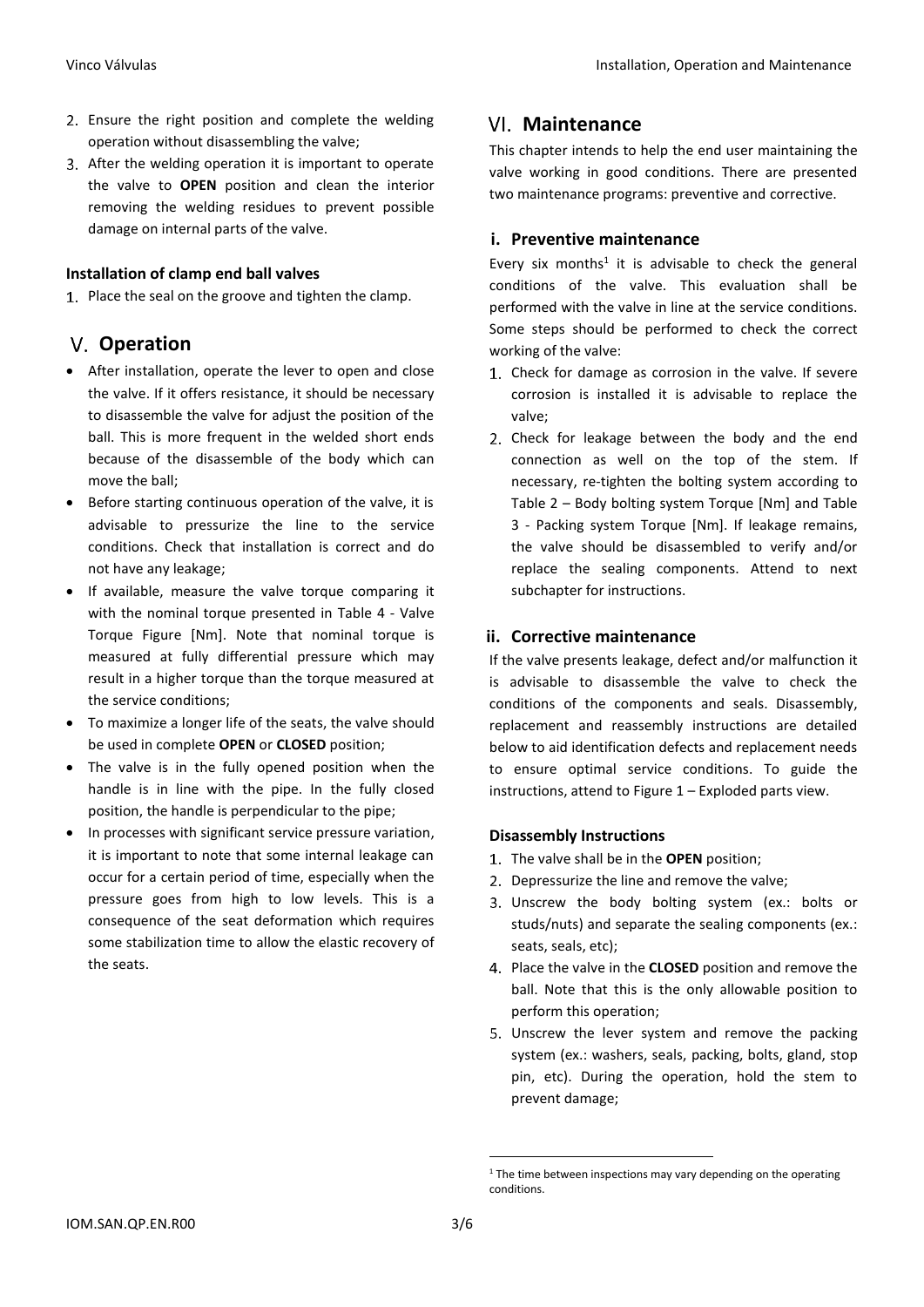- 6. Remove the stem and the sealing components (ex.: o'rings and/or seals). Note that the stem is removed through the body cavity;
- 7. The nameplate, if applicable, shall not be removed.

With the valve fully disassembled check all components for any defect, corrosion signs and mechanical damage. Clean the components.

#### <span id="page-3-0"></span>**Replacement and Reassembly Instructions**

After disassembly some components should be analysed in detail and replaced if damaged:

- The sealing components (ex: seats, seals, packing and o'rings) should be replaced;
- The ball should be replaced if any defect is found in its surfaces;
- The nameplate should be replaced if information is unreadable.

Other components can be also check and replaced depending on the damage presented. Repair kits can be supplied upon request. Contact [vinco@vincovalves.com](mailto:vinco@vincovalves.com) for additional information.

After maintenance and replacement, the valve should be reassembled according to the following instructions:

- 1. Assemble the sealing components of the stem;
- 2. Insert the stem into the body and hold it to prevent damage;
- 3. Place the packing system and tighten according to Table 3 - [Packing system Torque \[Nm\];](#page-3-4)
- 4. Place the lever system;
- Place the valve in the **CLOSED** position;
- 6. Insert the ball into the body and rotate the lever twice to check that the ball rotates freely. Leave the valve in the **OPEN** position;
- 7. Insert the sealing components into the body and tighten according to Table 2 – [Body bolting](#page-3-3) system [Torque \[Nm\];](#page-3-3)
- 8. Recheck if the ball rotates freely.

After reassembly the valve should be tested in the line according to the chapter [Operation.](#page-2-1)

Table 2 – Body bolting system Torque [Nm]

<span id="page-3-3"></span>

|                 | <b>DN</b>  |            |           |    |        |
|-----------------|------------|------------|-----------|----|--------|
| <b>ASME</b>     | <b>DIN</b> | <b>ISO</b> |           | Md | Torque |
| TB              | <b>TB</b>  | <b>TB</b>  | <b>FB</b> |    |        |
| $\frac{1}{2}$   | 10         | 8          | 10        | 6  | ς      |
| $\frac{3}{4}$ " | 15         | 10         | 15        | 6  | ς      |
| 1"              | 20         | 15         | 20        | 8  | 10     |
|                 | 25         | 20         | 25        | 8  | 10     |
| $1\frac{1}{2}$  | 32         | 25         | 32        | 10 | 20     |
|                 | 40         | 32         | 40        | 10 | 20     |
| 2"              | 50         | 40         | 50        | 12 | 35     |

| Table 3 - Packing system Torque [Nm] |  |
|--------------------------------------|--|
|--------------------------------------|--|

<span id="page-3-4"></span>

| <b>DN</b>       |            |            |           |    |        |
|-----------------|------------|------------|-----------|----|--------|
| <b>ASME</b>     | <b>DIN</b> | <b>ISO</b> |           | Md | Torque |
| TB              | <b>TB</b>  | <b>TB</b>  | <b>FB</b> |    |        |
| $\frac{1}{2}$   | 10         | ጸ          | 10        | 12 | 15     |
| $\frac{3}{4}$ " | 15         | 10         | 15        | 12 | 15     |
| 1"              | 20         | 15         | 20        | 16 | 25     |
|                 | 25         | 20         | 25        | 16 | 25     |
| $1\frac{1}{2}$  | 32         | 25         | 32        | 16 | 25     |
|                 | 40         | 32         | 40        | 16 | 25     |
| 2"              | 50         | 40         | 50        | 20 | 30     |

| Table 4 - Valve Torque Figure [Nm] |  |  |
|------------------------------------|--|--|
|                                    |  |  |

<span id="page-3-2"></span>

| .<br>valve Torque History |            |    |            |                 |  |  |
|---------------------------|------------|----|------------|-----------------|--|--|
| <b>DN</b>                 |            |    |            | Break Torque*   |  |  |
| <b>ASME</b>               | <b>DIN</b> |    | <b>ISO</b> | <b>TFM 1600</b> |  |  |
| TB                        | TB         | TB | <b>FB</b>  |                 |  |  |
| ⅓"                        | 10         | 8  | 10         | q               |  |  |
| $\frac{3}{4}$             | 15         | 10 | 15         | q               |  |  |
| 1"                        | 20         | 15 | 20         | 16              |  |  |
|                           | 25         | 20 | 25         | 16              |  |  |
| $1\frac{1}{2}$            | 32         | 25 | 32         | 35              |  |  |
|                           | 40         | 32 | 40         | 35              |  |  |
| ን"                        | 50         | 40 | 50         | 65              |  |  |
|                           |            |    |            |                 |  |  |

\* at full differential pressure

#### <span id="page-3-1"></span>**iii. Disposal**

Vinco ball valves are composed of various recyclable materials. Concerning environmental issues, it is advisable to dispose the materials according to the national regulations and deliver them to specialized recycling companies.

Be aware that the valve can still have some remaining residues of the working fluid. If the fluid is toxic, corrosive or other, inform the recycling company to prevent damage and dangerous disposal.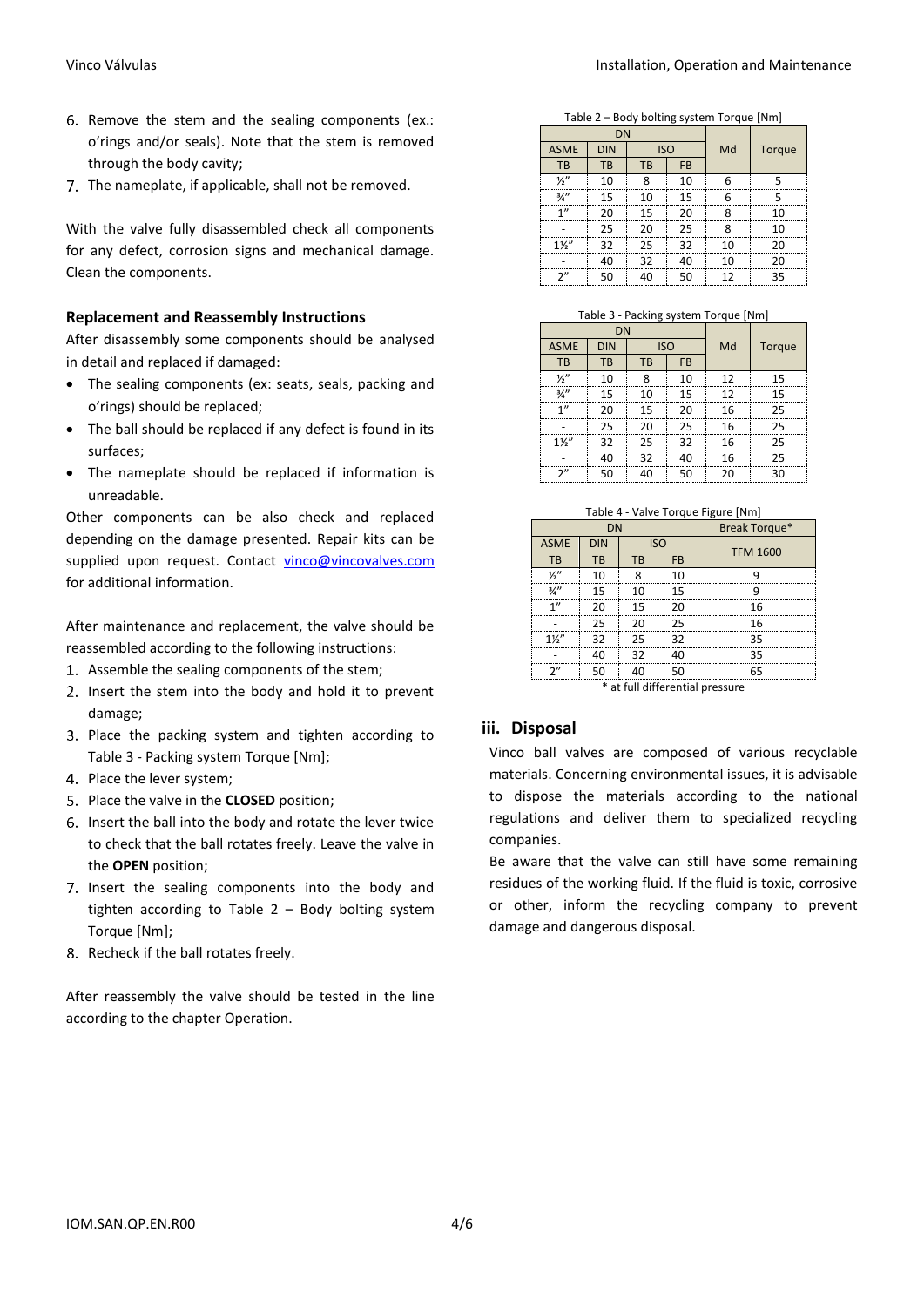## <span id="page-4-0"></span>**Exploded parts view**



<span id="page-4-1"></span>Figure 1 – Exploded parts view